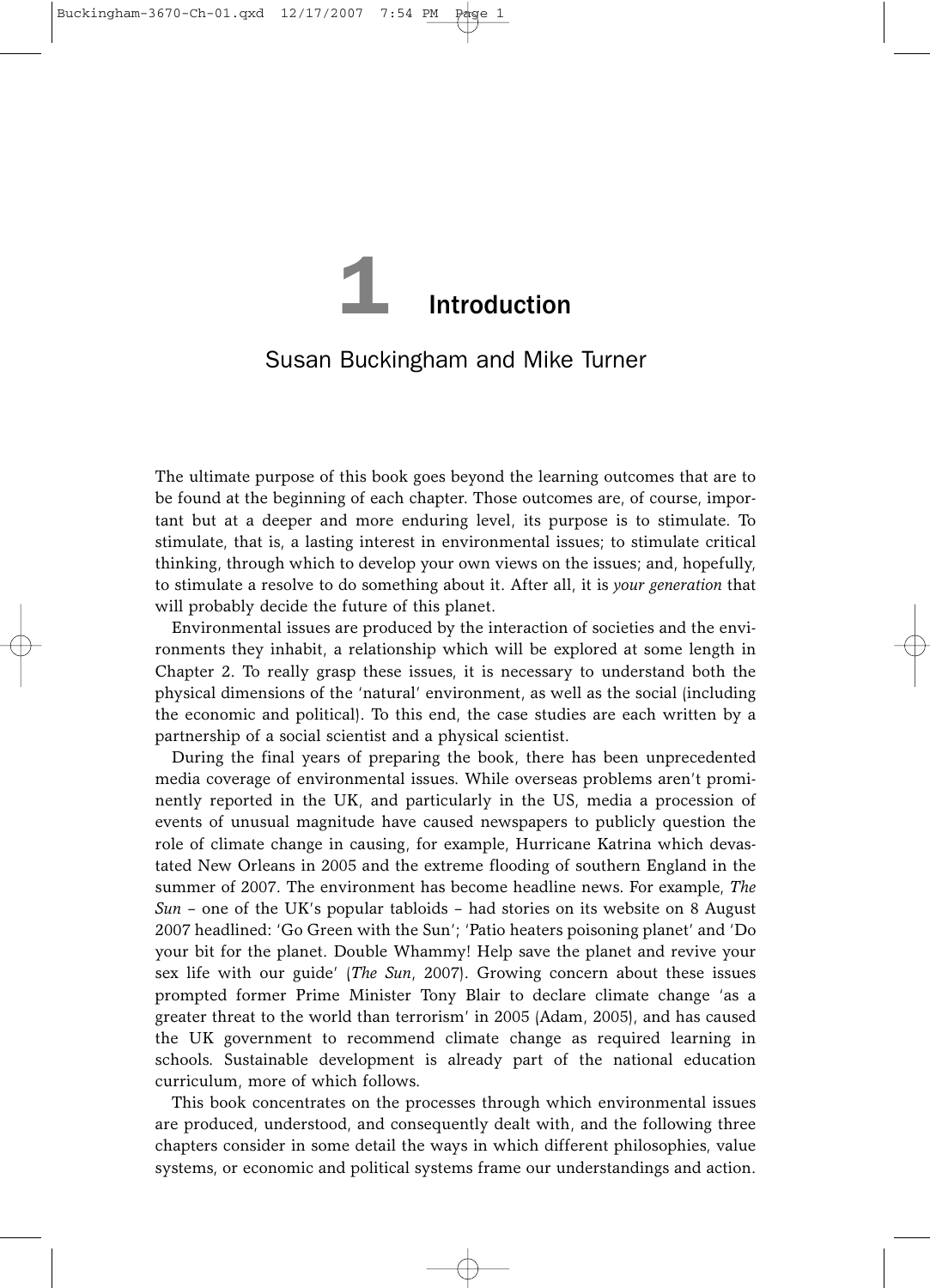# 2 UNDERSTANDING ENVIRONMENTAL ISSUES

The subsequent case study chapters on food, waste, climate change and hazards are designed to illustrate how these social systems, or structures, interact with the natural environment and the implications of this. The chapter on geoinformation technology and the Environment shows how recent powerful information and communications technologies enable us to know so much more about the environment, and how this changes how we understand and treat it. Finally, a concluding chapter on Mexico City draws processes and issues together in a particular geographical context.

How societies define environmental issues in the first place is critical to how decisions are made on how to deal with them, and this is contingent on past and present ideologies, or ways of thinking about the world, and there are many, although some are much more powerful than others. These ideologies come from religious beliefs and practices, science, philosophy and politics and govern not only societies' relationship with nature (which, as Chapter 2 will show, in the West is perceived as external to society, but which in many surviving indigenous people's culture is perceived as integral to it), but also our relationships with each other: between the poor and the rich, women and men, colonised and colonising.

#### **Discourse**

One of the key themes underpinning this book is that a society's relationship with its environment is a product of how powerful and influential groups in that society create, control and maintain knowledge. The ways in which these bodies of knowledge are naturalised (that is, become accepted as normal and generally uncontested by the majority of people) are myriad. In the UK, for example, what is taught in state schools is prescribed by a national curriculum, which determines the key bodies of knowledge which all children are expected to have acquired by a particular age. As this book was being written, sustainable development was included as a mandatory cross-curricular theme, while the UK government had stated that it expected all school children to learn about climate change. It is worth reflecting on how sustainable development and climate change were taught in the school you attended, and what assumptions were made in presenting these. Other mechanisms by which knowledge is naturalised into a discourse include mass media and, increasingly, the internet, although blogging and social networking sites may dilute the development, or progression, of discourses. This is another point to reflect on.

One of the late twentieth century's key thinkers, Foucault, argued that discourse is created through the exercise of power which 'perpetually creates knowledge and, conversely, knowledge constantly induces effects of power' (Foucault, in O'Tuathail et al., 1998: 3). Dalby explains how the development of environmental problems, such as biodiversity loss, ozone depletion and climate change, as global concerns have become new discourses which structure the way in which we 'know' the world. 'People and societies are constructed as "threats" or in need of "management" [and] are not merely technical issues requiring research, analysis and coordination by appropriately qualified experts' (Dalby, 1998: 180). In the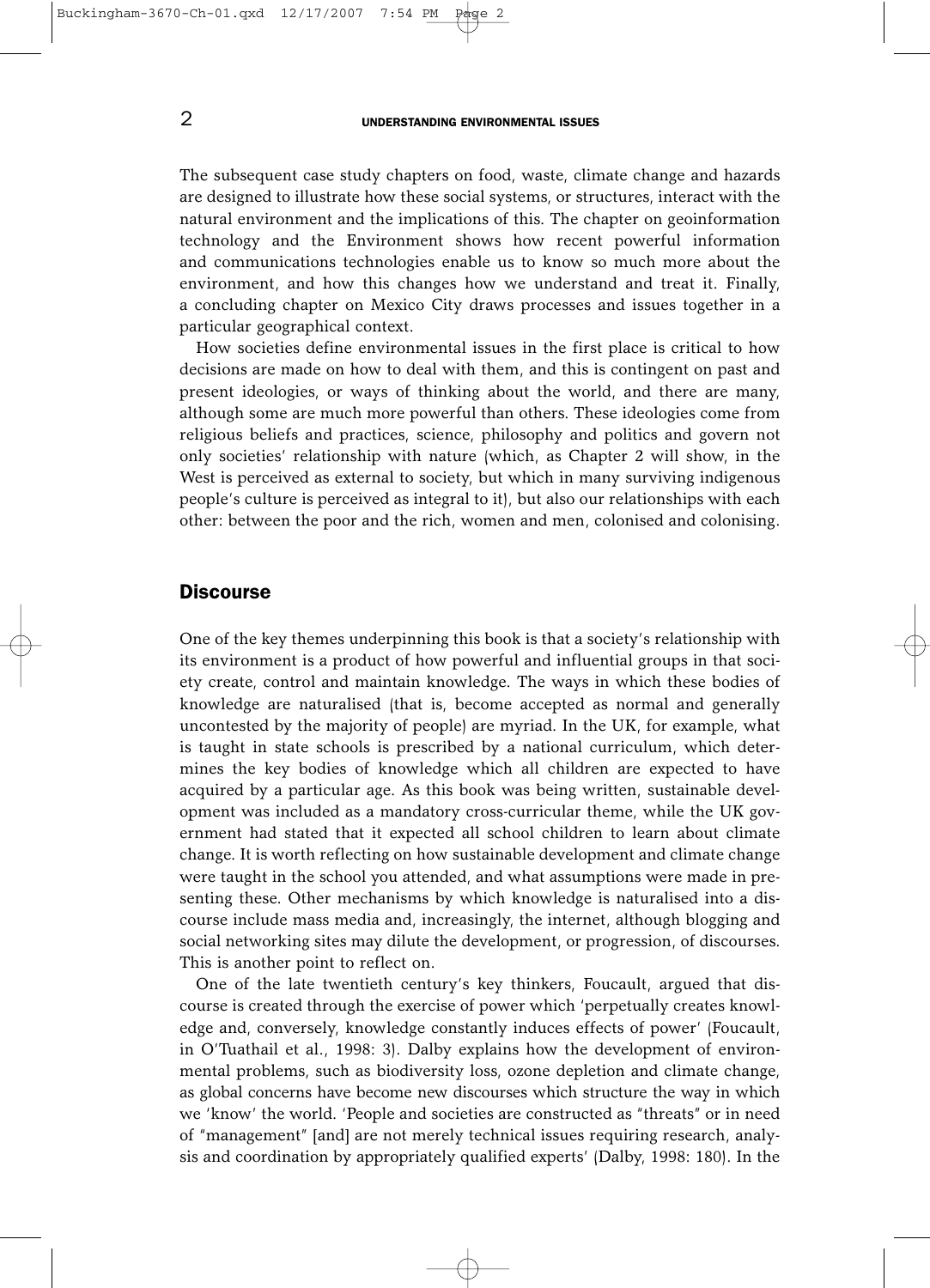#### INTRODUCTION 3

reader on geopolitics which Dalby's chapter introduces, he distinguishes between the actual physical materiality of environmental degradation and the ways in which 'they are described and who is designated as either the source of the problem, or the provider as the potential solution to the problem' (Dalby, 1998: 180). Following Foucault, Escobar has shown the importance of interrogating discourse (or the ways in which social realities are represented) to reveal how 'lived reality' is inseparable from the ways in which that 'reality' is portrayed. He goes on to explain the centrality of language to discourse, in which it is an active agent in constructing reality, and 'the process through which social reality inevitably comes into being' (Bryant, 2001: 162).

As both Chapters 2 and 3 will show, sustainable development and environmentalism have become dominant discourses in the West, in large part because they frame environmental problems and solutions in ways which neo-liberal capitalism can manage to its own benefit. So while former Prime Minister Blair has claimed that climate change is the greatest threat facing humanity, there appears to be a lack of imagination in how humanity deals with this. Rather than a reassessment of the fundamental ways in which we organise our social, political and economic lives, the emphasis is on proposed technological solutions to this, including biofuels and nuclear power, which, as later chapters show, have their own considerable negative environmental impacts.

## Sustainable development

Sustainable development has emerged as a term which is used increasingly freely, although in reality it is a deeply problematic term which different interest groups use in different ways to serve their own purposes. After all, its very coinage was a compromise between the development imperatives of business, and of countries in the global south heavily reliant on their natural resources for foreign exchange, with environmental conservation interests in the West. Shiv Visvanathan illustrates how 'sustainable' and 'development' are two concepts which 'belong to different, almost incommensurable, worlds…Sustainability is about care and concern; it speaks the ethics of self restraint. It exudes the warmth of locality, of Earth as home. Development is a genocidal act of control. It represents a contract between two major agents, between the modern nation state and modern Western science' (Visvanathan, 1991). We are not saying that Visvanathan is necessarily right, but that the undeniable ambiguity of the term 'sustainable development' is not much in evidence in its everyday coinage. Such is how discourses are constructed and maintained.

That sustainable development has become a common language among businesses and governments suggests that it has the potential to offer technological fixes sufficient to maintain business as usual. It can be no coincidence that climate change has achieved such prominent attention from politicians and technologically advanced businesses, just at the time that alternatives to fossil fuels are becoming feasible, and that there is significant money to be made in green retailing. *The Independent on Sunday* reported an interview with Richard Branson in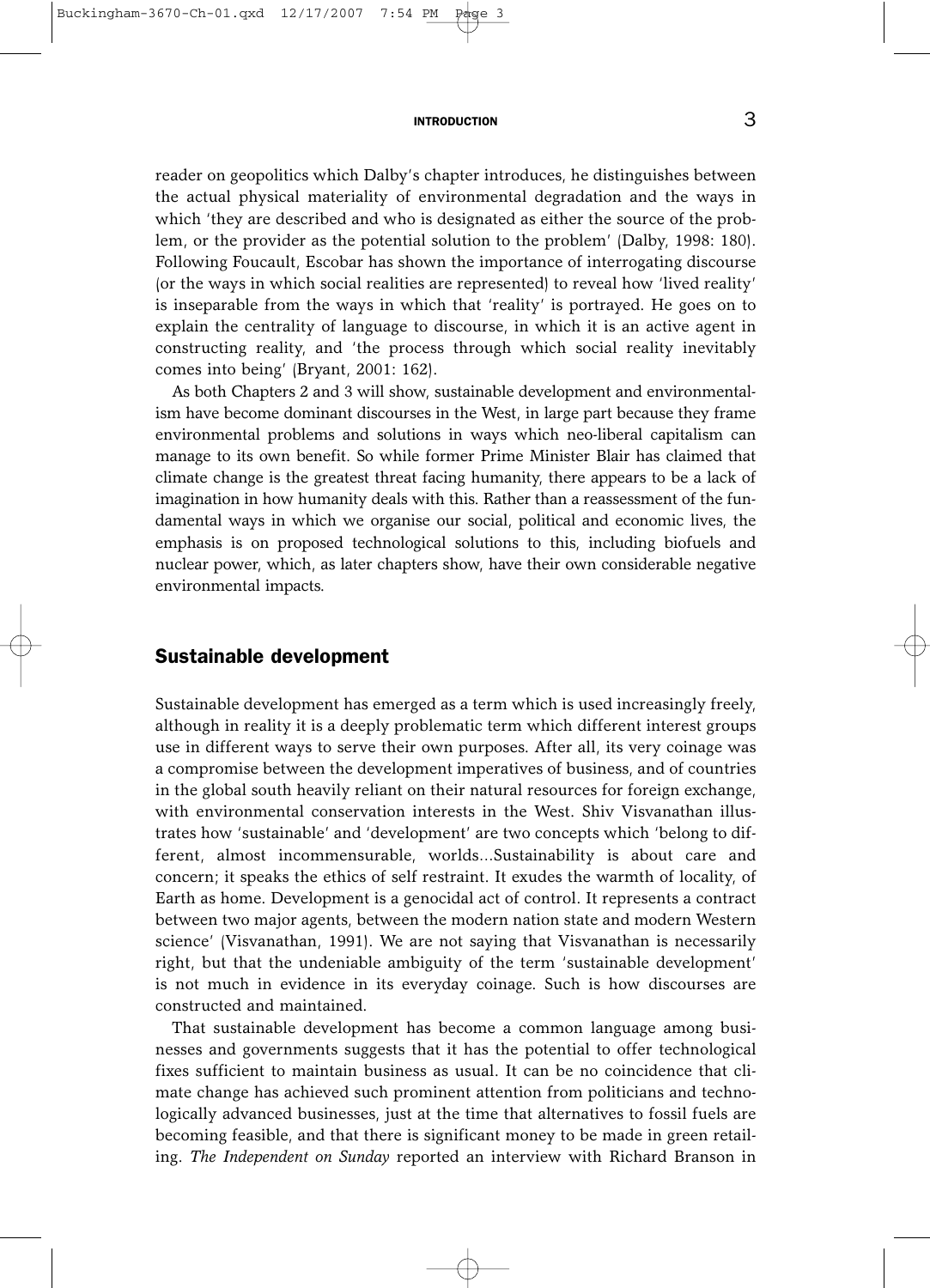# 4 UNDERSTANDING ENVIRONMENTAL ISSUES

September 2006, in which he declared himself a convert to believing in the impact of anthropogenic climate change and announced a ten-year, \$3 billion investment in alternatives to fossil fuels, particularly biofuels, and has invested substantially in seven biofuel refineries in the west of the USA (Lean, 2006). Such investment clearly allows the airline industry, a major target of environmental campaigning groups, to continue to expand. This echoes the success of the phasing out of chloroflourocarbons (CFCs) achieved in the 1980s after their use was scientifically linked to the erosion of the atmospheric ozone layer. Indeed, Jordan (1998) has shown how the enthusiasm (or lack of it) which various countries, such as France, Germany, the UK and the USA, showed towards supporting international legislation, banning first CFCs and then HCFCs, directly mirrored the development of alternative chemical substances developed by chemical companies in the respective states.

Such illustrations show the power of business and industry in shaping action on environmental issues, at least in part by subscribing to the use of an environmentally friendly sounding name – sustainable development, even if the profile of these issues is raised, initially by scientists, and more generally by environmental and health campaigning groups.

# Environmental justice

This raises issues about who bears the costs of environmental damage, and another theme running through the book concerns the inequity of this at various scales, from local neighbourhoods to international divisions between the Global North and South. With the increasing economic power of countries like China and India, and to a lesser extent, Mexico and Brazil, which expands their own environmental footprints (see Box 1.1), it becomes less meaningful to divide the world in this way. However, the economic and technological power of advanced industrial nations of the Global North, and their political strength consolidated in organisations such as the  $G8<sup>1</sup>$  and World Bank (in which voting power is relative to size of funding), means that it is still relevant to do so.

In Chapters 2 and 3, some time is spent on explaining environmental justice as both a critique of existing social processes, and as a political movement, or campaign. This dimension of environmental issues is then taken up by the case study chapters to show how people and communities who are poorer, or otherwise discriminated against because of their ethnicity, age or gender, generally suffer environmental problems disproportionately. Indeed, 'routine' injustices which have an impact on health, such as poor housing, poor diet and food availability, living close to noxious activities such as waste disposal sites or polluting factories, coupled with a lack of control of decisions which affect their lives, weakens their ability to deal with catastrophic disaster.

Both environmental justice movements and strategies for alternative livelihoods (particularly those advocated by 'deep green' philosophies) provide some strategies for claiming a better life, and the book's authors hope that reading through the chapters, and thinking through some of the questions they pose, will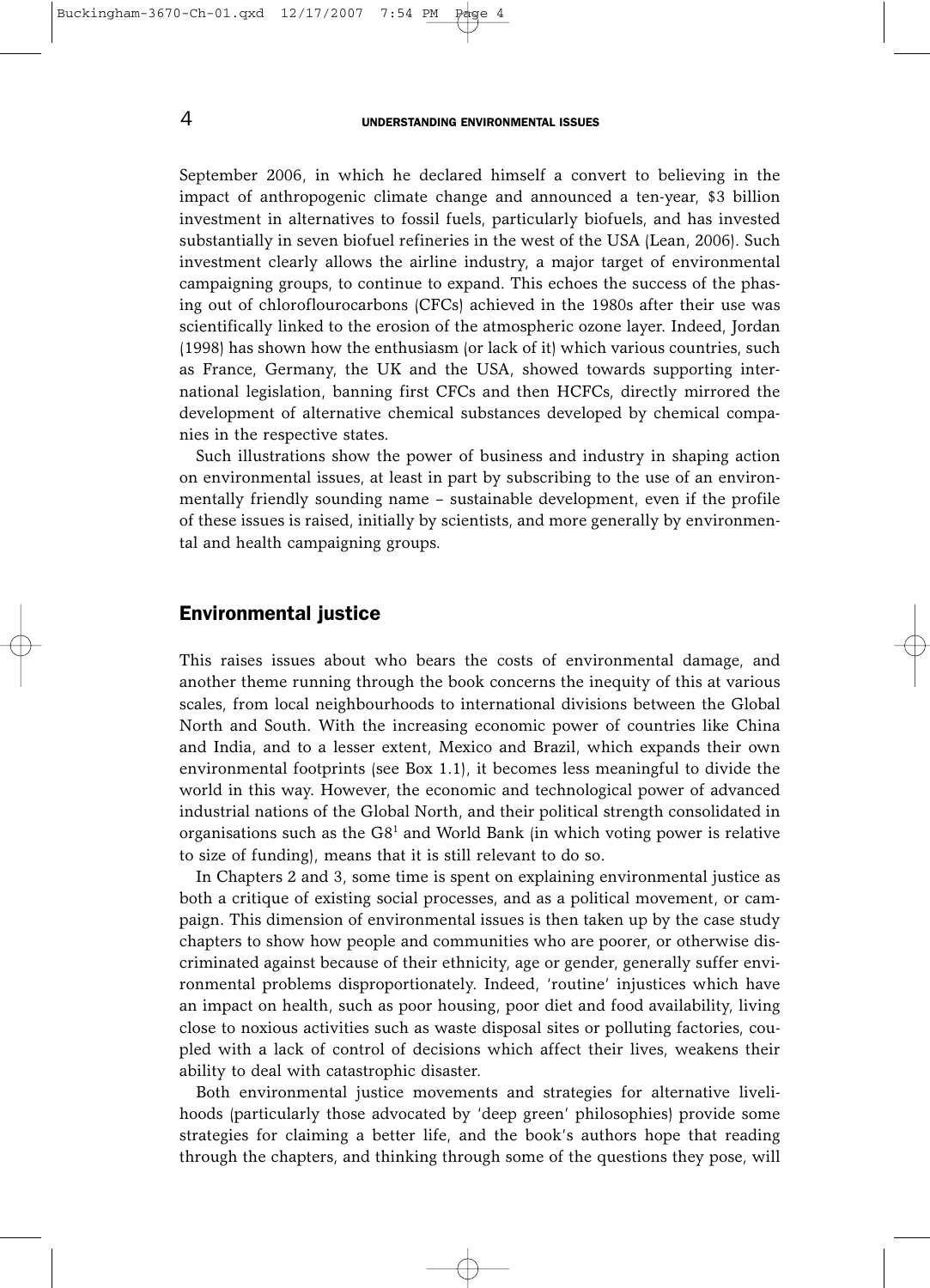INTRODUCTION 5

enable readers to think imaginatively about some of the solutions to what are intricately linked social/environmental problems.

#### **Box 1.1 Ecological footprinting**

Mathis Wackernagel, one of the original developers of this concept, stresses the strength of ecological footprinting as enabling planners, individuals and communities to visualise human impact on the Earth in order to begin to minimise this. He admits that it is not a precision tool, but one which offers a way of measuring ecological sustainability by calculating the resources people consume, the waste they generate and the biologically productive area needed to provide enough space for this (Wackernagel, 1998). In an assessment of ecological footprinting, Levett has argued that scoping the contributing factors of the footprint are essentially political and value-laden activities and warns against it becoming a mechanistic planning tool, however, he recognises the concept's usefulness as a framing device (Levett, 1998). There are now many different schemes in which people can calculate their personal ecological footprint, some of the more reputable including those used by the World Widelife Fund (WWF) and the Royal Society for the encouragement of Arts Manufactures & Commerce (RSA). The Stockholm Environment Institute claims that it has created the 'first consistent method to calculate comparable Ecological Footprints for every Local Authority in the UK' (Stockholm Environment Institute, 2007). It has calculated the world average ecological footprint as 2.2 hectares per person: an 'ecological overshoot' of 21 per cent, given that there is only 1.8 hectares per person of biologically productive land available. Communities in the Global North are particularly expansive users of this land with a study in Nottingham, England, estimating that each person's ecological footprint is 5.3 hectares, marginally less than the UK average reported by the WWF in 2006, but a clearly unsustainable size (Birch et al., 2005). The WWF in its Living Planet Report shows the ecological footprint of the USA to be 9.6 hectares per person; by comparison, China's is reported as 1.6 (WWF International, 2006).

# Student involvement in environmental issues

The genesis of this book was a series of modules on environmental issues in undergraduate and postgraduate taught courses in Geography, Earth Sciences and Environmental Change. The research and teaching expertise of the lecturers (who are the contributing authors) has largely determined the choice of case studies. This choice inevitably excludes some important issues, such as energy and water, but those which are included – food, waste, climate change and hazards – are all important, of increasingly high profile, and need to be understood in their complexity if the problems which the authors have identified are to be addressed. Moreover, understanding how these issues are produced and dealt with will enable readers to develop their skills in understanding other environmental problems and their impacts.

As well as a commitment to the themes identified in this introduction, our teaching of environmental issues has also been influenced by a commitment to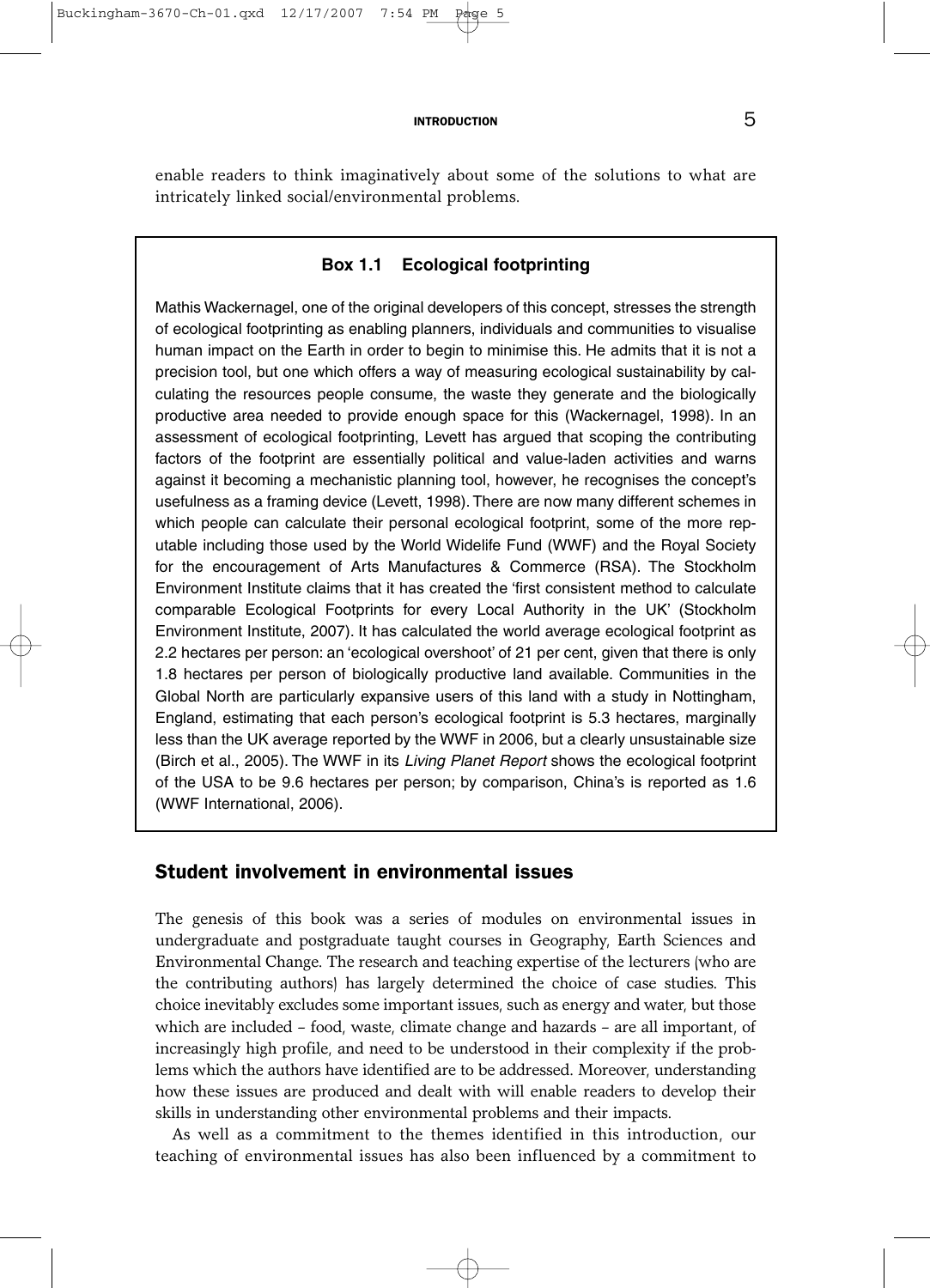# 6 UNDERSTANDING ENVIRONMENTAL ISSUES

engaging students in researching real-life issues for themselves. This has been achieved in partnership with a number of organisations which Box 1.2 illustrates. Such engagement requires students (and their tutors) to understand a range of assumptions made about environmental issues, and the different perspectives adopted by the environmental, non-governmental organisations (ENGOs) worked with. While this book will involve students in a different, less physical, kind of engagement, we hope that it will stimulate an intellectual engagement to reflect on their own assumptions and perspectives, those of their tutors and lecturers and of politicians, broadcasters and other opinion-formers. Not least, we hope that it will stimulate readers to take action that will, itself, have a positive impact on their present and future environments, in the broadest sense.

# **Box 1.2 Examples of student community environmental partnerships**

Example 1: As a second year undergraduate, Katie worked with the Groundwork Trust (GT) to develop an accessibility guide for visually and mobility impaired users of a large stretch of managed countryside in West London. With a fellow student, Katie surveyed and evaluated the area, producing a pamphlet which is available from the Visitors' Centre. As a result of working with the GT, Katie applied her Level 3 major research project to developing a food growing project for refugees on local unused allotments. Working with the GT, the local authority and a number of refugee organisations, Katie produced a proposal for the GT and the authority to develop.

Example 2: Four second level undergraduate students worked with a London borough on developing a system for distributing otherwise wasted energy to council properties, including social housing, through a local grid. The idea was inspired by the pioneering borough of Woking in southern England which, as Chapter 7 shows, has achieved significant carbon savings and reduced energy costs for households on low income. The group of human geographers worked with a team of student engineers from an American university, which incorporates three months of applied community practice as part of their degree programme (including projects such as the evaluation of tsunamiproof housing in Thailand, and AIDS prevention education in Namibia).

Example 3: As part of the assessed curriculum on the Applied Environmental Research module, a postgraduate student worked with the Women's Environmental Network (WEN) researching climate change and its likely impact on women. This formed the basis of the Climate Change Manifesto for Women, launched by WEN and the National Federation of Women's Institutes in 2007. Another student on the same course designed, conducted and analysed a survey of women's views on nuclear power for WEN's response to the Government's consultation on future energy planning in the UK.

# Notes

1. The G8 comprises: Canada, France, Germany, Italy, Japan, Russia, the UK and the USA.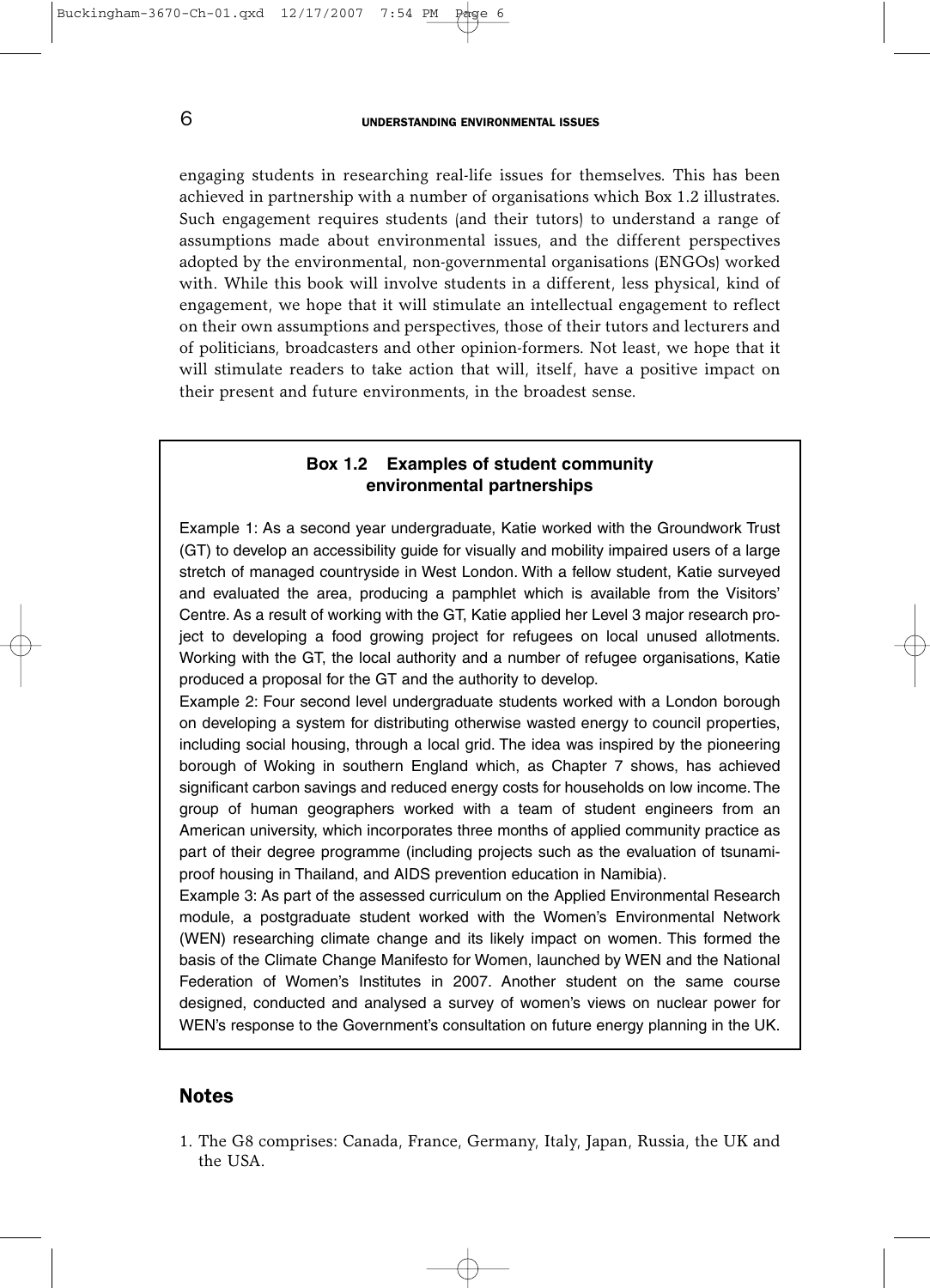#### INTRODUCTION 7

#### References

- Adam, D. (2005) 'Environmentalists tell PM: don't abandon global warming fight', *The Guardian*, 2 November 2005.
- Birch, R., Wiedmann, T. and Barrett, J. (2005) *The Ecological Footprint of Nottingham and Greater Nottinghamshire*. York: Stockholm Environment Institute.
- Bryant, R. (2001) 'Political ecology: a critical agenda for change?', in N. Castree and B. Braun (eds), *'Social Nature: Theory, Practice and Politics'*. Oxford: Blackwell.
- Dalby, S. (1998) 'Introduction to environmental geopolitics', in G. O'Tuathail, S. Dalby and P. Routledge (eds), *The Geopolitics Reader*. London: Routledge.
- Jordan, A. (1998) 'The ozone endgame: the implementation of the Montreal Protocol in the United Kingdom', *Environmental Politics*, 7(4): 23–52.

Lean, G. (2006) 'The Jolly Green Giant', *The Independent on Sunday*, 24 September 2006.

Levett, R. (1998) 'Footprinting: a great step forward, but tread carefully – a response to Mathis Wackernagel', *Local Environment*, 3(1): 67–74.

- O'Tuathail, G., Dalby S. and Routledge, P. (eds) (1998) *The Geopolitics Reader*. London: Routledge.
- Stockholm Environment Institute (2007) http://www.regionalsustainability.org (accessed 9 August 2007)

*The Sun* (2007) http://www.thesun.co.uk/sol/homepage/news/special\_events/green\_ week/ Visvanathan, S. (1991) 'Mrs Brundtland's disenchanted cosmos', *Alternatives* 16(2).

Wackernagel, M. (1998) 'The ecological footprint of Santiago de Chile', *Local Environment*, 3(1): 7–26.

WWF International (2006) *Living Planet Report*. Gland, Switzerland: WWF International.